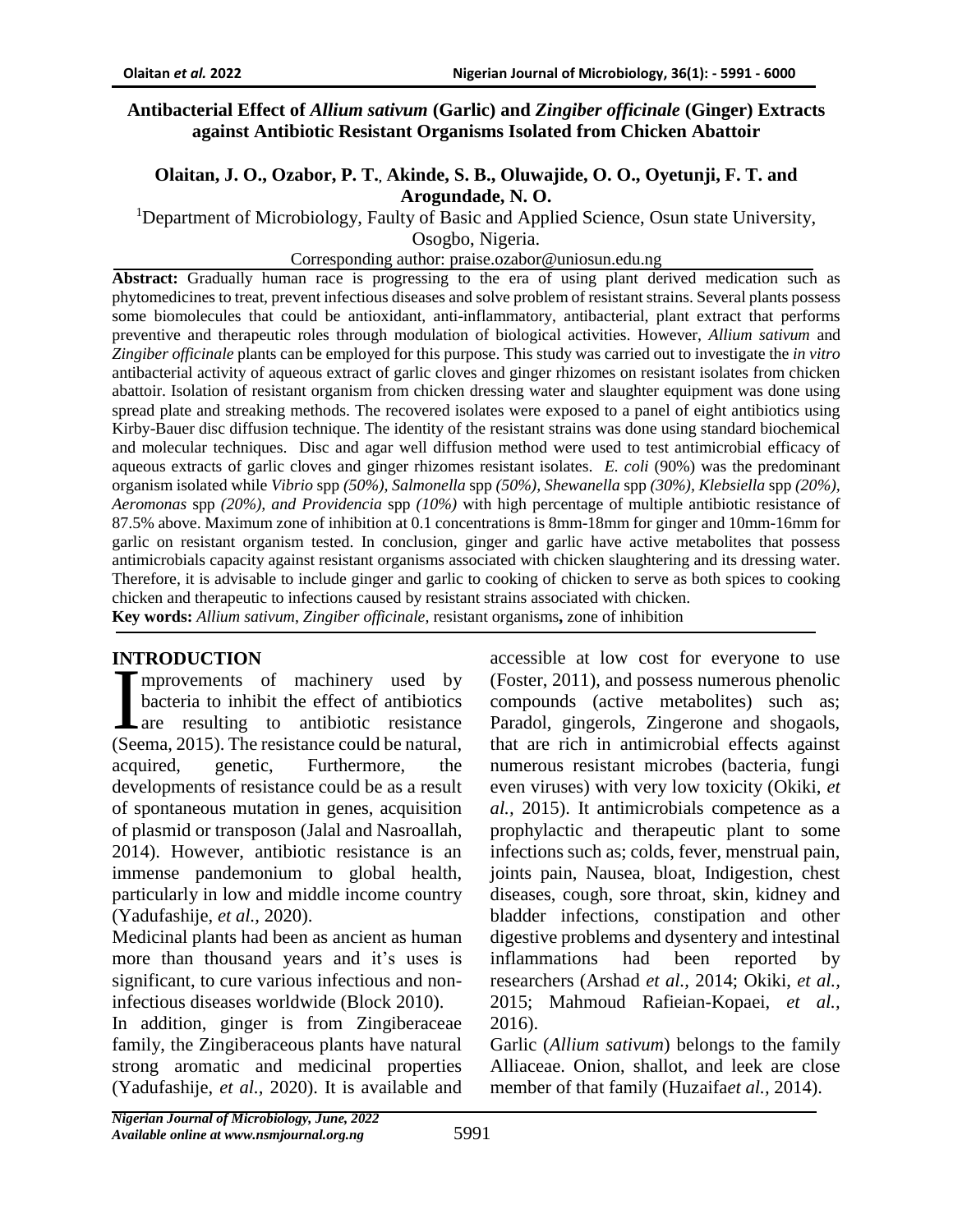Garlic has been used as medicine from centuries in many continents. It is also claimed to help prevent heart diseases including atherosclerosis, high cholesterol, high blood pressure, and improve immune system also prevent development of cancerious cells (Ponmurugan and Shyamkumar, 2012)

## **MATERIALS AND METHODS Description of Study Area**

Chicken abattoir is located in Olu-ode market Osogbo, Osun state, South western part of Nigeria. Osogbo covers an area of approximately 14,875 square kilometers which lies between longitude  $4^0$  33'59.99" and latitude  $7^0$  45' 59.99" its total population is approximately 3,416,959, it is about1100 meters above sea level.

# **Collection of chicken abattoir Samples**

Sample collection was done between August 2020 and December 2020. Ten (10) dressing water samples were collected in to separate labeled sterile universal sampling bottles from ten different individuals assisting buyers to slaughter and dress chicken been purchased. sterile swabs were used to swabbed the cutting slab and butchering knives aseptically and put inside sterile tryptic soy broth (Reza *et al*.,2014; Shrestha *et al*., 2017). All samples collected from the market were immediately transported on ice pack to Osun state University microbiological laboratory for further analyses.

### **Sample Inoculation**

The method used by Mpundu *et al.,* 2019 with modification was adopted. 1ml of the chicken dressing water sample was aseptically taken into a sterile test tube containing 9ml sterile Ringer solution and serially diluted up to  $10^{10}$ , 100 µl of the diluted samples were spread plated on Nutrient agar, MacConkey and Thiosulfate citrate bile salts agar plates, incubated at 37°C for 24 hours. A loopful of the sample was taken from each flavor bottle (containing the swab that has already been immersed in Tryptic Soy Broth) and was

streaked on Nutrient agar, MacConkey agar and Thiosulfate citrate bile salts agar plates and were incubated at 37°C for 24 hours. After inoculation, colony count, morphological and biochemical characterization were performed on the isolates.

### **Biochemical Identification of the isolated bacteria from chicken abattoir**

Isolates were subjected to morphological and biochemical tests according to the procedures recommended in the Bergey's Manual of Determinative Bacteriology,  $9<sup>th</sup>$  edition. Biochemical tests done using standard methods include; Gram stain, motility, carbohydrate utilization, starch hydrolysis, oxidase, catalase, indole production, citrate utilization, nitrate reduction, lysine decarboxylation, gas and hydrogen sulphide production (Yadufashije, *et al.,* 2020).

#### **Antibiotics Sensitivity Testing on isolated bacteria from chicken abattoir:**

The antibiotic susceptibility testing of the isolates were carried out using Kirby-Bauer disc diffusion technique, to determine the antibiotics sensitivity of the isolates, and their MAR index was calculated by the ratio of number of antibiotics ineffective. The antibiotics used includes; Colistin CT (10 µg), Aztreonam ATM (30 µg), Azithromycin AZM (15 µg), Cefepime FEP (30 µg), Tygercycline TGC (15 µg), Doripenem DOR (10 µg), Kanamycin K (30  $\mu$ g) and Oxacillin OX (10 $\mu$ g) which were all obtained from Oxoid UK. Using a sterile inoculating loop, a colony of organisms was taken and inoculated inside buffer. The culture was standardized to obtain turbidity that is optically comparable to 0.5 McFarland standards as described by Wolde *et al.,* 2018 with modification; sterile swab stick was dipped into the standardized broth culture. The swab stick was rotated several times and presses firmly on the wall of the tube to remove excess inoculums from the swab. The dry surface of the prepared sterile Mueller Hinton agar was inoculated by streaking the swab over the entire agar surface.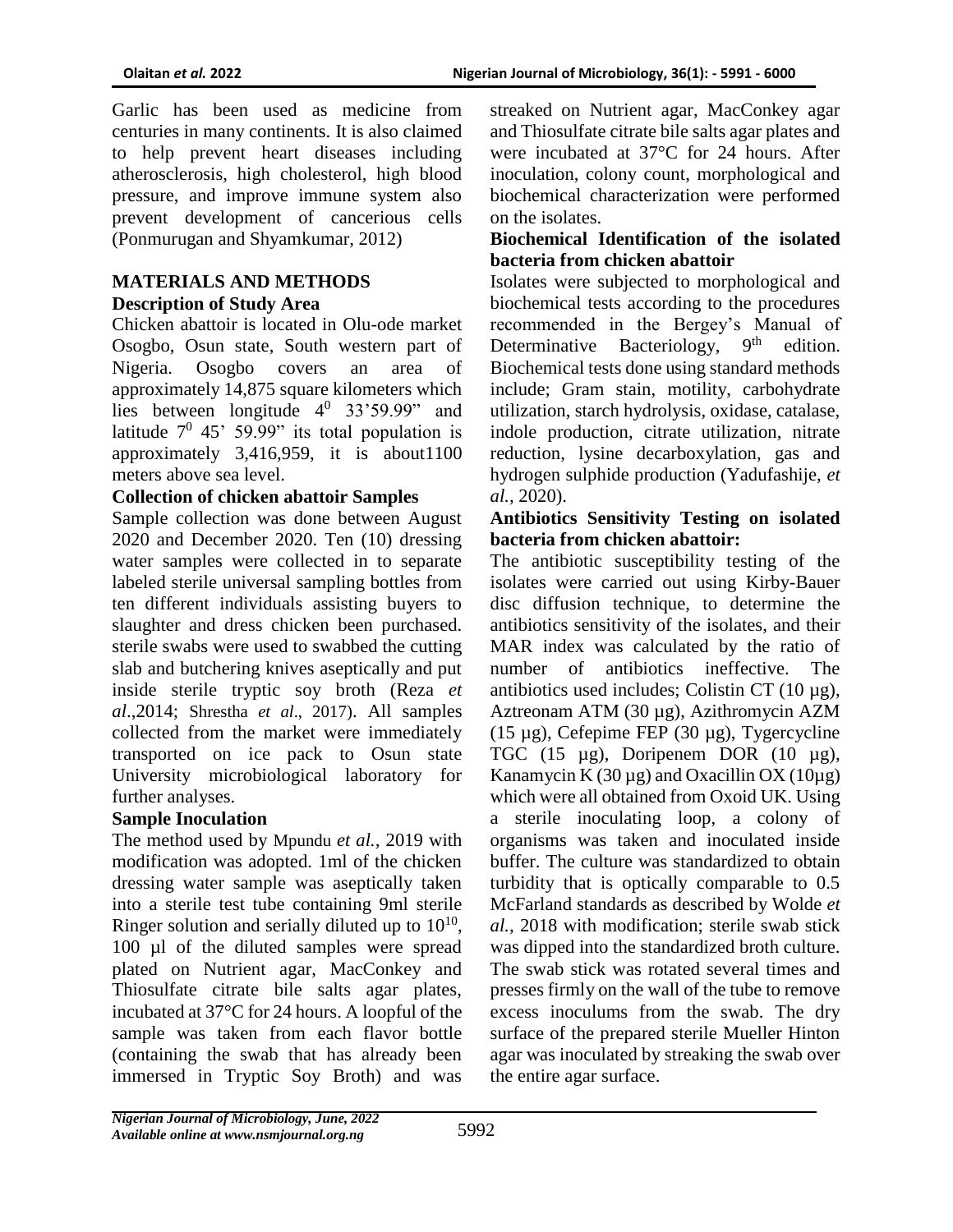Later, antibiotic discs were fixed on the media using disc dispenser and incubated at  $37^{\circ}$ C for 24 h. The zone of inhibition was measured in mm and interpreted using EUCAST break point version 11. Resistance to  $\geq 1$  antibacterial agent in ≥3 classes of antibiotics was used as an indicator of multidrug resistance.

MAR index of each isolate  $=$  No. of antibiotic against which isolate is resistant /Total no. of antibiotic used for testing.

### **Antimicrobials testing of Ginger and Garlic on resistant bacteria isolated from chicken abattoir**

# **Preparation of Crude Extracts and discs**

Fresh garlic cloves and ginger rhizomes were well peeled and rinsed well; 100 g were blended in 100 mL sterile distilled water separately. The mixture was crushed finely using a clean sterile blender. The resulting paste was centrifuged at 4000 rmp for 30 minutes and the supernatant was then sterilized by a filter (0.45 μm pore size, Millipore) (Mostafa *et al*., 2014). Subtraction of final weight precipitated from the weight of the original peeled garlic bulbs and garlic rhizomes, the final concentration of their aqueous solution was determined to be 55%; 48% (w/v) respectively and stocked in 1.5 mL micro test tubes at -20°C until used.

Discs of 6 mm in diameter were punched out using Whatman No. 1 filter paper with the aid of a paper punch and placed in MacCartney bottles. The discs were then sterilized by autoclaving at  $121^{\circ}$  C for 15 min after which they were allowed to cool (Giriraju and Yunus 2013; Yadufashije, *et al*., 2020). Stock solutions of the garlic and ginger crude aqueous extracts therefore, had a concentration of 0.1, two more concentrations of 0.05 and 0.025 were prepared, while 10µl of each concentrated solutions were dispensed aseptically on separate sterile discs. The discs were allowed to absorb the solution and kept for further analysis (Ponmurugan *et al*., 2012)

# **Agar Diffusion Assay of ginger and garlic extract on resistant isolates**

Molten Mueller Hinton agar (20 ml) was seeded with 0.2 ml of broth culture of 0.5 McFarland turbidity standards  $(1\times10^8)$ bacterial/ml inoculum) of the test microorganisms in sterile Petri dishes, which were rotated slowly to ensure their uniform distribution. Petri dishes were left to solidify and sterile borer was used to make hole of 8mm in diameter on the agar, 100µl of the crude plant extract was put in each hole as described by n Wallock-Richards *et al*., 2014; Agnieszka *et al.,* 2021. Petri dishes were allowed to stand for about 30 min at room temperature to allow for proper diffusion of the extracts. The plates were then incubated at 37°C for 24 hr. The zone of inhibition (in mm) were measured and recorded.

### **Disk Di**ff**usion Assay of ginger and garlic extract on resistant isolates**

Bacteria cell suspensions were adjusted to 0.5 McFarland turbidity standards  $(1\times10^8)$ bacterial/ml inoculum). Each bacterial suspension was swabbed on Mueller-Hinton agar plates, and the plates were then allowed to dry for 5minutes. The sterile filter paper disks (Whatman No. 1, diameter 6mm) were soaked in 10μl of each aqueous extract concentration separately. The extract-soaked filter paper disks were then placed on the inoculated Mueller-Hinton agar plates. Tigercycline (15μg) disk was used as the positive control, and sterile distil water-soaked filter paper disk was used as the negative control for the two assay method. Mahmoud *et al*., 2016. Plates were incubated for 24hr at 37°C. After incubation, the zones of inhibition were recorded as the diameter of the growth-free zones in mm.

### **Molecular Studies of Multi Drug Resistant Isolates**

# **DNA Extraction**

Bacteria chromosomal DNA was extracted from all resistant presumptive isolates using Zymo Research Genomic  $DNA^{TM}$ - Tissue MiniPrep Kit following the manufacturer's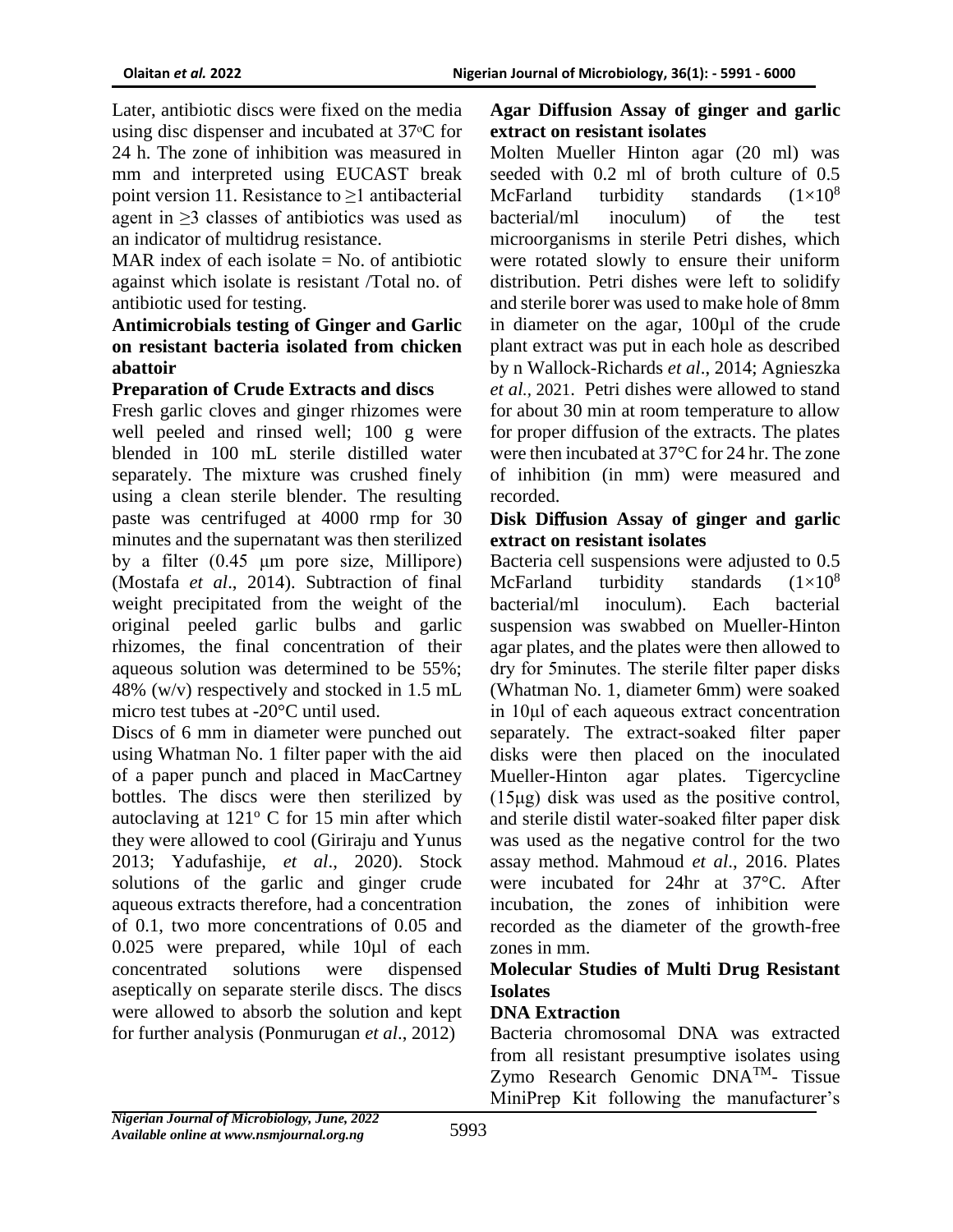instructions. The quality and quantity of the extracted DNA was determined using a UV-Vis ThermoScientific<sup>TM</sup>Nanodrop Lite Spectrophometer (model S-22, Boeco, Germany). The DNA samples were stored at -  $80^{\circ}$  C for future use.

### **16SrRNA gene detection and Gel Electrophoresis of resistant isolates**

The PCR reaction in a 25µL volume comprises of  $1.5\mu$ L of MgCl<sub>2</sub> (15mM),  $0.5\mu$ L of 1mM dNTP. 2.5 $\mu$ L of Taq buffer (5 $\times$ ), 0.5 $\mu$ L of each primer (2.5pM each) 16SrRNA Forward; AGAGTTGATCCTGGCTCAG; 16SrRNA Reverse; GGTTACCTTGTTACGACTT; described by Ni*et al.,*(2015), 0.2µL of Taq DNA polymerase and 5µL of the DNA sample. 14.8µL PCR water was used to bring the final reaction volume to 25µL.Mourad*et al.,* (2019). The thermocycler cycling conditions were 1 cycle of denaturation at  $94^{\circ}$ C for 5min, then 30 cycles of denaturation at  $94^{\circ}$ C for 1 min, elongation at  $72^{\circ}$ C for 1 min and final elongation at  $72^{\circ}$ C for 7 minutes and allowed to cool at a temperature of  $4^{\circ}$ C. The amplified DNA fragments were run alongside a 100 bp ladder on 2% agarose gels containing ethidium bromide and visualized under UV light.

### **Sequencing of resistant isolates**

Sequencing was carried out in Inqaba Biotechnical Industry Ltd and EXOSAP protocol was used for purification. Sequencing was done with applied biosystemsBigDye Terminator v 3.1 cycle sequencing kit (catalogue no 43374455) and the procedure was followed according to manufacturer's instructions. The oligonucleotide sequences were blasted using NCBI.

# **RESULTS**

The study was performed to screen detected possible antimicrobial activity of ginger and

garlic aqeous extracts against resistant bacteria isolated from chicken abarttoir.

*E. coli* (90%)*, Vibrio (50%), Salmonella (50%), Shewanella (30%), Klebsiella (20%), Aeromonas (20%), and Providencia (10%)* were recovered as shown in figure 1, Table 1 revealed high level of resistance to the class of antibiotic used; Oxacillin, (97% resistant, 0% intermediate and 3% susceptible); Doripenem, (97% resistant, 3% intermediate and 0% susceptibile);Aztreonam, (93.9% resistant, 3% intermediate and 3% susceptibile); Azithromycin, (93.9% resistant, 3% intermediate and 3% susceptibile); Cefepime,(90.9% resistant, 6.1% intermediate and 3% susceptibile); Colistin,(84.8% resistant, 3% intermediate and 12.1% susceptibile);Kanamycin,  $(81.8\%$  resistant, 15.2% intermediate and 3% susceptibile); Tigercycline(39.4% resistant, 12.1% intermediate and 48.5% susceptibile), with high percentage of multiple antibiotic resistance of 87.5% above as represented in figure 2.

The present study showed the potential antimicrobial activity of the ginger and garlic extract against the resistant organisms. Tables 3and 4 indicate that maximum zone of inhibition at 0.1ml concentration is as follows: *E. coli* (18mm for ginger and 16mm for garlic) *Vibrio spp*(10mm for ginger and 13mm for garlic) *Salmonella* spp (15mm for ginger 13mm for garlic) *Shewanella* spp (15 mm for ginger and 12 mm for garlic) *Klebsiella* spp(10mm for ginger and 11mm for garlic) *Aeromonas caviae* (13mm for ginger and 15mm for garlic) *Providencia alcalifaciens*(15mm for ginger and 12mm for garlic) *Aeromonas taiwanensis*(15mm for ginger and 10mm for garlic).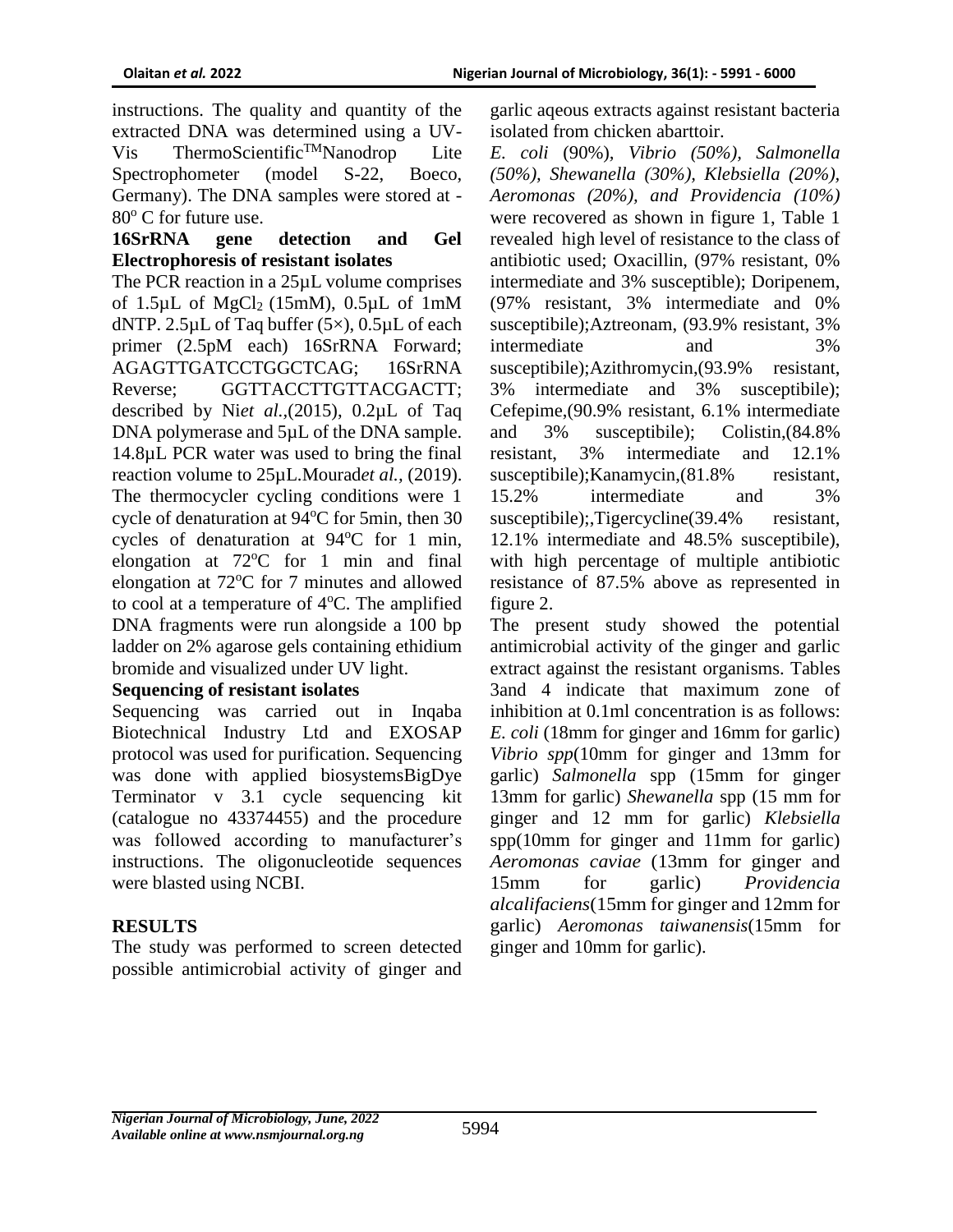

Figure 1: The frequency of isolates recovered from chicken abattoir

|                          |                    | E. coli           | <i>Vibrio</i> spp        | Salmonella               | <b>Shewanella</b>        | Klebsiella spp | <b>Aeromonas</b>   | Providencia             | <b>Aeromonas</b>    |
|--------------------------|--------------------|-------------------|--------------------------|--------------------------|--------------------------|----------------|--------------------|-------------------------|---------------------|
| <b>Antibiotic family</b> | <b>Antibiotics</b> | $(n=11)$          | $(n=6)$                  | $spp$ (n=6)              | $spp(n=4)$               | $(n=2)$        | caviae $(n=2)$     | $alcalifications (n=1)$ | taiwanences $(n=1)$ |
| Tetracycline             | <b>TGC</b>         | $R(5)$ ,          |                          |                          |                          | $R(2), I(0),$  |                    |                         |                     |
|                          |                    | I(1), S(5)        | R(1), I(1), S(4)         | $R(2)$ , $I(1)$ , $S(3)$ | $R(0), I(1), S(3)$       | S(0)           | $R(1), I(0), S(1)$ | $R(1), I(0), S(0)$      | $R(1), I(0), S(0)$  |
| Penicillin               | OX                 | $R(10)$ ,         |                          |                          |                          | $R(2), I(0),$  |                    |                         |                     |
|                          |                    | I(0), S(1)        | $R(6)$ , $I(0)$ , $S(0)$ | $R(6)$ , $I(0)$ , $S(0)$ | $R(4)$ , $I(0)$ , $S(0)$ | S(0)           | $R(2), I(0), S(0)$ | $R(1), I(0), S(0)$      | $R(1), I(0), S(0)$  |
| Polymyxin                | <b>CT</b>          | $R(10)$ ,         |                          |                          |                          | $R(2), I(0),$  |                    |                         |                     |
|                          |                    | I(0), S(1)        | $R(5)$ , $I(0)$ , $S(1)$ | $R(5)$ , $I(1)$ , $S(0)$ | $R(3), I(0), S(1)$       | S(0)           | $R(1), I(0), S(1)$ | $R(1), I(0), S(0)$      | $R(1), I(0), S(0)$  |
| Carbapenem               | <b>DOR</b>         | $R(10)$ ,         |                          |                          |                          | $R(2), I(0),$  |                    |                         |                     |
|                          |                    | I(1), S(0)        | $R(6)$ , $I(0)$ , $S(0)$ | $R(6)$ , $I(0)$ , $S(0)$ | $R(4)$ , $I(0)$ , $S(0)$ | S(0)           | $R(2), I(0), S(0)$ | $R(1), I(0), S(0)$      | $R(1), I(0), S(0)$  |
| Macrolide                |                    | $R(11),$          |                          |                          |                          | $R(2), I(0),$  |                    |                         |                     |
|                          | AZM                | I(0), S(0)        | $R(5)$ , $I(1)$ , $S(0)$ | $R(6)$ , $I(0)$ , $S(0)$ | $R(4)$ , $I(0)$ , $S(0)$ | S(0)           | $R(1), I(0), S(1)$ | $R(1), I(0), S(0)$      | $R(1), I(0), S(0)$  |
| Aminoglycoside           |                    | $\mathbf{R}(9)$ , |                          |                          |                          | $R(2), I(0),$  |                    |                         |                     |
|                          | K                  | I(2), S(0)        | $R(5)$ , $I(1)$ , $S(0)$ | $R(4), I(1), S(1)$       | $R(4)$ , $I(0)$ , $S(0)$ | S(0)           | $R(1), I(1), S(0)$ | $R(1), I(0), S(0)$      | $R(1), I(0), S(0)$  |
| Monobactam               |                    | $R(10)$ ,         |                          |                          |                          | $R(1), I(0),$  |                    |                         |                     |
|                          | ATM                | I(1), S(0)        | $R(6)$ , $I(0)$ , $S(0)$ | $R(6)$ , $I(0)$ , $S(0)$ | $R(4)$ , $I(0)$ , $S(0)$ | S(1)           | $R(2), I(0), S(0)$ | $R(1), I(0), S(0)$      | $R(1), I(0), S(0)$  |
| Cephalosporin            | <b>FEP</b>         | $R(10)$ ,         |                          |                          |                          | $R(0), I(1),$  |                    |                         |                     |
|                          |                    | I(1), S(0)        | $R(6)$ , $I(0)$ , $S(0)$ | $R(6)$ , $I(0)$ , $S(0)$ | $R(4)$ , $I(0)$ , $S(0)$ | S(1)           | $R(2), I(0), S(0)$ | $R(1), I(0), S(0)$      | $R(1), I(0), S(0)$  |

**Table 1:** Antibiotic Sensitivity Testing of Isolates recovered from Chicken Abattoir

Key: I= Intermediate, R= Resistant, S= Susceptible, TGC= Tigercycline, OX= Oxacillin, CT= Colistin, DOR= Doripenem, AZM= Azithromycin, K= Kanamycin, ATM= Aztreonam, FEP= Cefepime,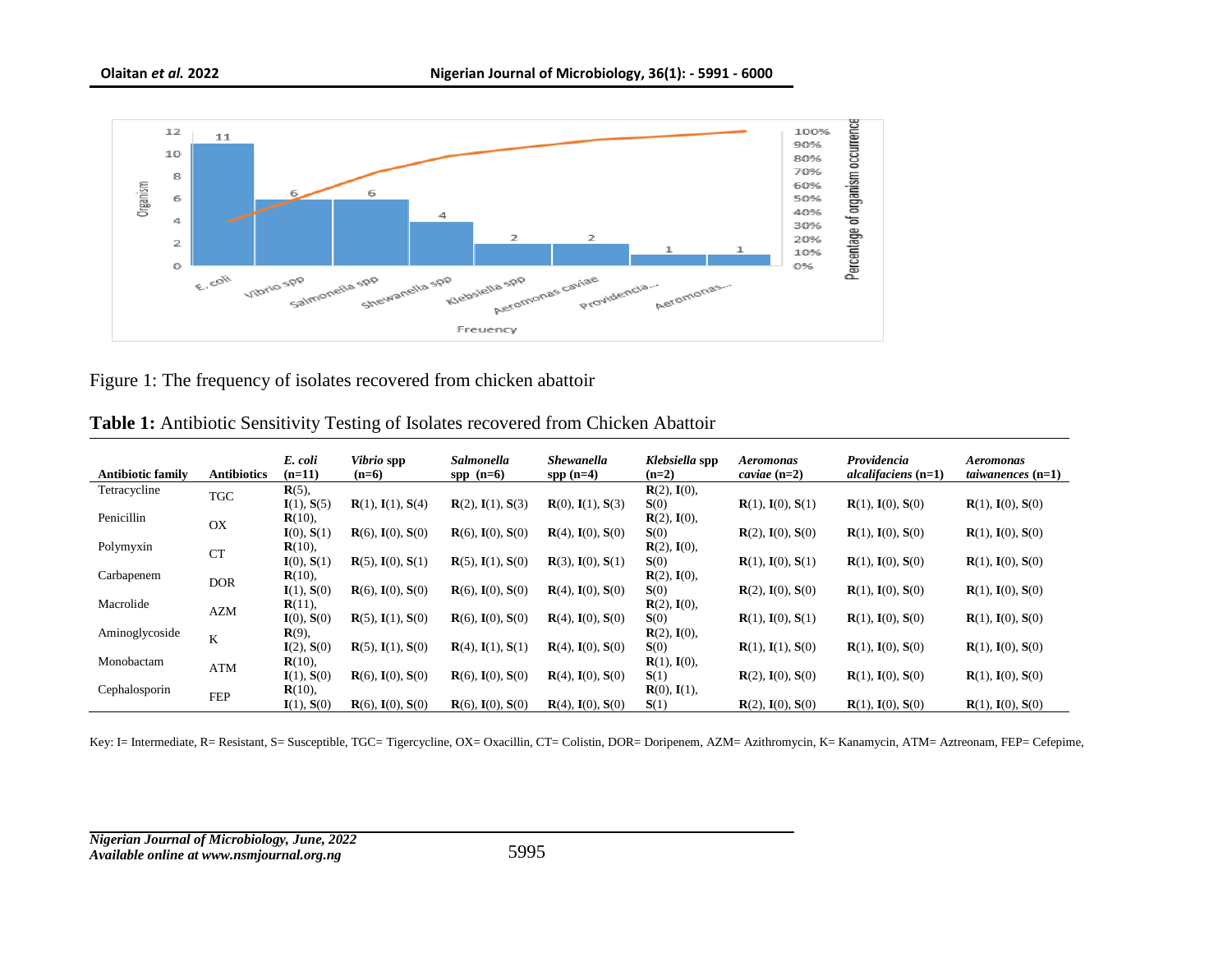

Figure 2: Percentage Multiple Antibiotic Resistant (MAR) INDEX of isolates recovered from chicken abattoirs



Figure 3: Agarose gel of 16SrRNA gene fragments amplified from the multidrug resistant bacteria isolates showing bands at 1200bp.

M: maker, Lane 1-13: Resistant bacteria isolated from chicken dressing water and slaughter equipment.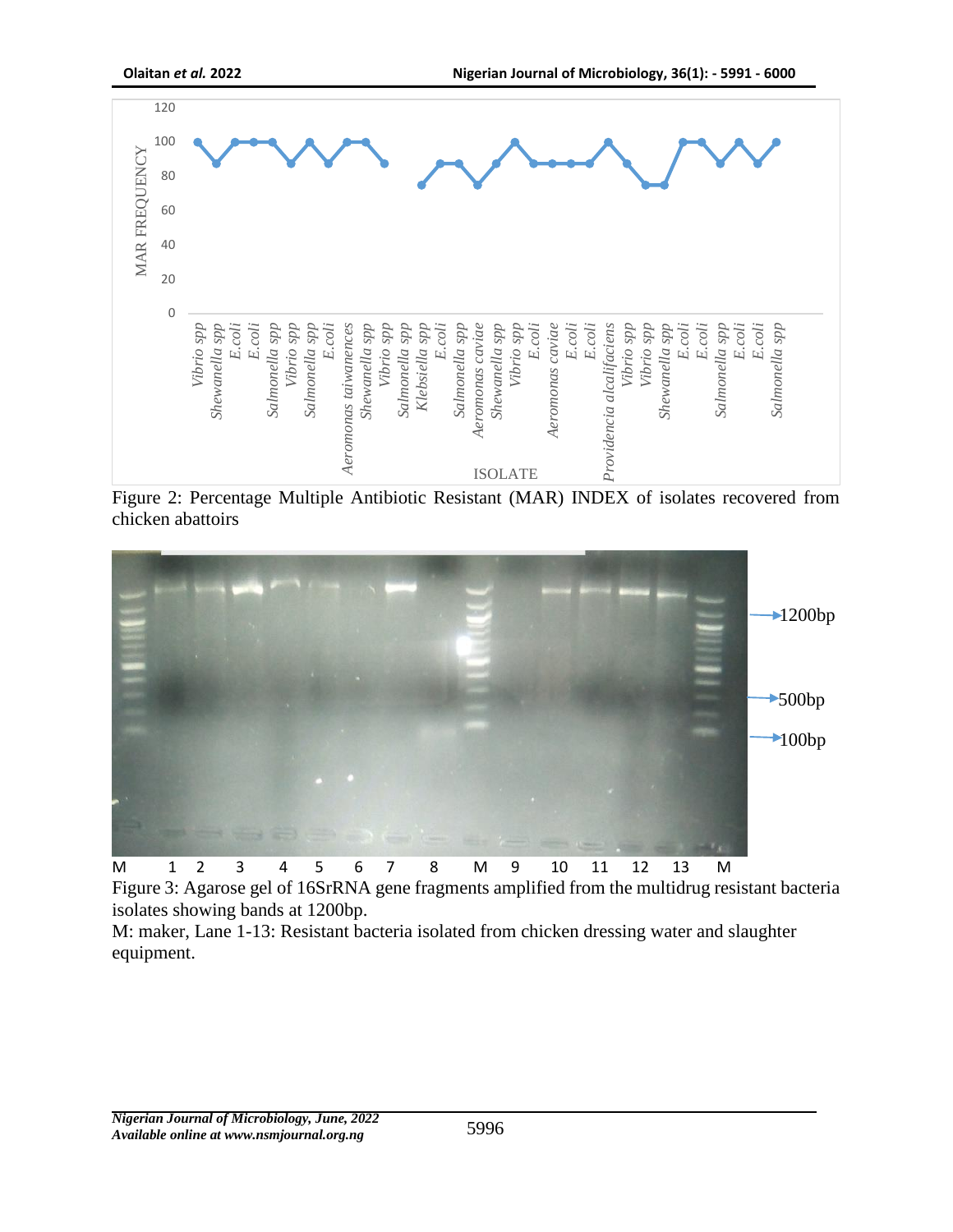#### Table 2: Antibacterial activity of ginger on sequenced resistant organisms from chicken abattoir

| <b>Identified Organisms</b>       | Range of zone of inhibition in diameter (mm) at<br>different concentration |           |           |                                       |  |  |
|-----------------------------------|----------------------------------------------------------------------------|-----------|-----------|---------------------------------------|--|--|
|                                   | 0.025                                                                      | 0.05      | 0.1       | Positive (Tigercycline<br>$15\mu g$ ) |  |  |
| $E. coli$ (n=11)                  | $9-12$                                                                     | $11 - 15$ | $16-18$   | $23 - 26$                             |  |  |
| Vibrio spp $(n=6)$                | $\theta$                                                                   | $\Omega$  | $9-10$    | $19-22$                               |  |  |
| Salmonella spp (n=6)              | $8 - 10$                                                                   | $11 - 12$ | $12 - 15$ | $22 - 25$                             |  |  |
| Shewanella spp $(n=4)$            | 8-9                                                                        | $10-12$   | $14 - 15$ | $22 - 23$                             |  |  |
| Klebsiella spp $(n=2)$            | $\mathbf{0}$                                                               | $\Omega$  | $8 - 10$  | $16-19$                               |  |  |
| Aeromonas caviae (n=2)            | $10-12$                                                                    | $11 - 12$ | 13        | $21 - 22$                             |  |  |
| Providencia alcalifaciens $(n=1)$ | 7                                                                          | 12        | 15        | 19                                    |  |  |
| Aeromonas taiwanensis $(n=1)$     | 11                                                                         | 14        | 15        | 20                                    |  |  |

# Table 3: Antibacterial activity of garlic on sequenced resistant organisms from chicken abattoir

| <b>Identified Organisms</b>       | Range of zone of inhibition in diameter (mm) at<br>different concentration |           |           |                                       |  |  |
|-----------------------------------|----------------------------------------------------------------------------|-----------|-----------|---------------------------------------|--|--|
|                                   | 0.025                                                                      | 0.05      | 0.1       | Positive (Tigercycline<br>$15\mu g$ ) |  |  |
| $E. coli$ (n=11)                  | $9 - 11$                                                                   | $11 - 13$ | $12 - 16$ | $23 - 25$                             |  |  |
| Vibrio spp $(n=6)$                | $\Omega$                                                                   | $7-9$     | $9 - 13$  | $20 - 24$                             |  |  |
| Salmonella spp (n=6)              | $8-9$                                                                      | $8 - 10$  | $10-13$   | $21 - 25$                             |  |  |
| Shewanella spp $(n=4)$            | $8-9$                                                                      | 10        | $10-12$   | $22 - 24$                             |  |  |
| Klebsiella spp $(n=2)$            | $\mathbf{0}$                                                               | $8-9$     | $9 - 11$  | $16-17$                               |  |  |
| Aeromonas caviae (n=2)            | 10                                                                         | $11 - 12$ | $13 - 15$ | $20 - 22$                             |  |  |
| Providencia alcalifaciens $(n=1)$ | 9                                                                          | 11        | 12        | 18                                    |  |  |
| $Aeromonas taiwanensis(n=1)$      | 7                                                                          | 8         | 10        | 20                                    |  |  |

*Nigerian Journal of Microbiology, June, 2022 Available online at www.nsmjournal.org.ng*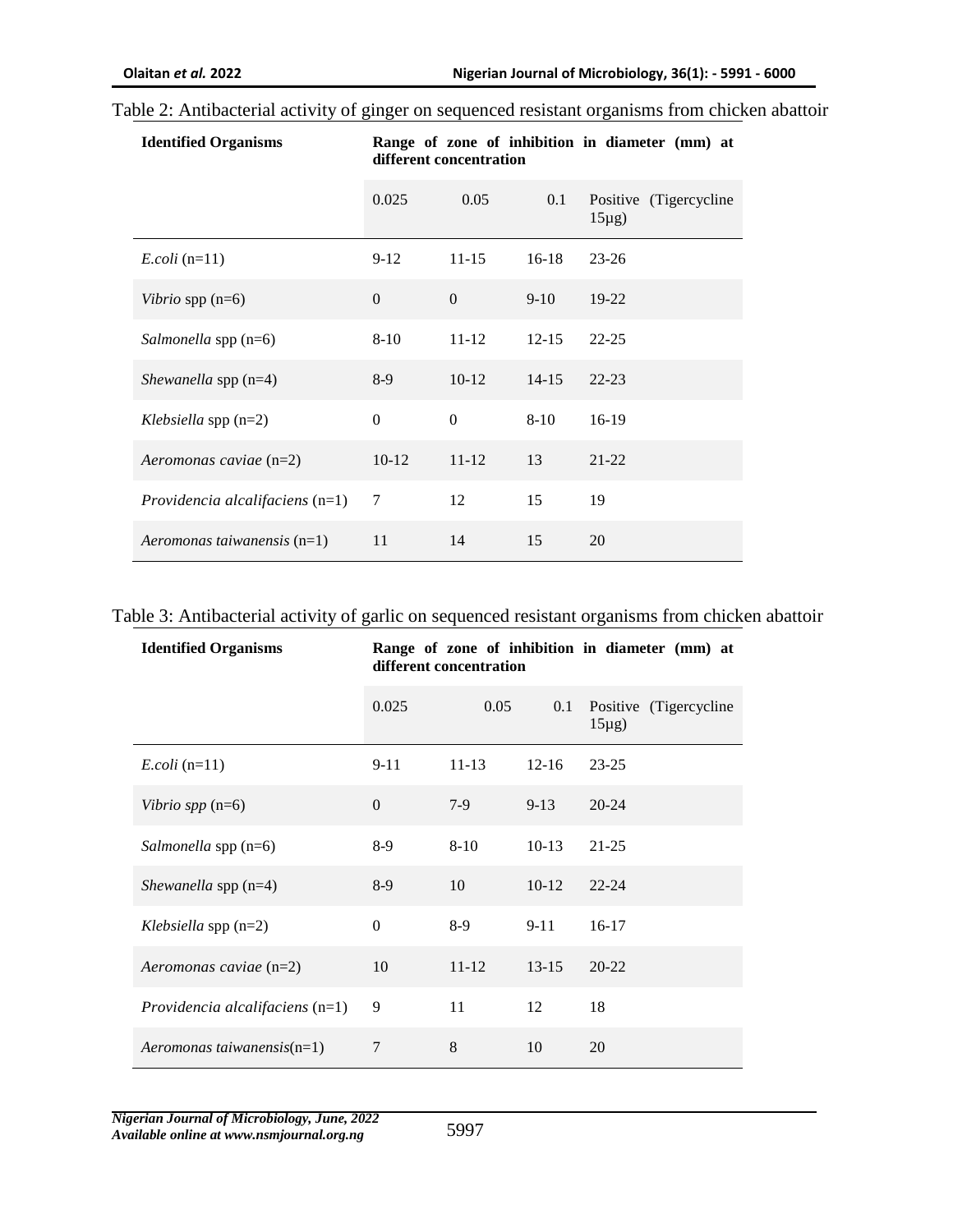# **DISCUSSION**

This study emphasized on isolation of resistant bacteria recovered from chicken abattoir and the antimicrobial effect of ginger and garlic on the isolated resistant strains. Different bacteria were isolated from chicken dressing water and slaughter equipment which include: *E. coli*  (90%)*, Vibrio* spp *(50%), Salmonella spp (50%), Shewanella* spp *(30%), Klebsiella* spp *(20%), Aeromonas* spp *(20%), and Providencia* spp *(10%)* in decreasing order*,*  which is similar to studies from Mpundu, *et al.,*  (2019) that reported that the water used for dressing chickens is probably the major cause of high levels of cross-contamination with entero-pathogenic bacteria. *E. coli* a major contaminant of poultry meat which is presented in this study is also in agreement with report from Kabour, (2011).

Also, isolates recovered from the dressing water and swabs were all resistant to; Oxacillin, Colistin, Doripenem, Azithromycin, Aztreonam, Kanamycin, Cefepime and sensitive to Tigercyline. However, multi drug resistant bacteria were observed in both the chicken dressing water as well as slaughter slab swab and this is similar to studies from Shrestha *et al*., (2017).

In this study the antimicrobial efficacy screening result of resistant bacteria with water extract of ginger and garlic, showed higher zone of inhibition with ginger extract to garlic extract which similar to results of Mahmoud *et al*., 2016 showed inhibitory effects of 10% ginger extract against *Staphylococcus aureus* (ATCC:25923), *Pseudomonas aeruginosa* (ATCC: 27853) and *Listeria monocytogenesis* (ATCC: 27853). Sebiomo *et al*., 2011 reported large sizes of zones growth inhibition produced by ginger extracts against the two bacterial *S. aureus* and *S. pyogene*. Bellik, Y. (2014) reported high antimicrobials activity of essential oil and oleoresin of *Zingiber officinale* on *S. aureus, Bacillus subtilis, E. coli, Pseudomonas aeruginosa, Proteus vulgaris*, moderate activity on *Klebsiella*

*pneumniae* ,*Candida albicans* and no effect on *Aspergillus niger*.

However, ginger and garlic extracts were effective against antibiotic resistant bacteria, which may be because they contain some active constituents or compounds such as; allicin and other hydrophobic compounds, gingerols, Zingerone and others that affect the growth of bacteria by inhibiting the DNA/RNA and proteins synthesis. Auta*et al.,* 2011 showed that ethanolic extract of ginger (*Zingiber officinalae*) with 20 mg/ml had stronger effect on *Pseudomonas aeruginosa* than *Escherichia coli*, Okiki*et al*., 2015 conducted a study on Soybean oil extract of ginger with zone of inhibition (11.67±1.53mm) against *Salmonella spp*. Allicin prevents biofilm formation by inhibiting early bacterial adhesion and also the secretion of virulence factors by regulating quorum sensing as reported by Lihua*et al*., 2013; Xu *et al*., 2019. The *in-vitro* studies conducted by Ranjbar‑Omid *et al.,* 2015 revealed the capabilities of purified garlic active compound allicin in inhibiting the biofilm formation and urease activity of *Proteus mirabilis*

Fresh local ginger and garlic used in this study shown antibacterial effects on resistant bacteria tested which is in support with Strika*et al*., 2016 that reported strongest antimicrobial activity in fresh homemade garlic against isolates tested including *Candida albicans*. The Gram-negative diarrheagenic pathogens from the stool samples isolated by Matthew *et al.,* 2007 were highly sensitive to garlic. Wallock-Richards *et al*., 2014 reported inhibitory activity of allicin-containing garlic extracts against *Burkholderia species*. Banerjee and Maulik, 2002; Zhang *et al*., 2013; Okiki *et al.,* 2015; Yadufashije*et al*., 2020 reported the efficacy of antibacterial activities of ginger extract against bacteria. Tagoe D and Gbadago F. (2009) reported garlic showing stronger antimicrobials activity on Salmonella, *Shigella* and *Bacillus*.

The limitation of this study is that both fresh local ginger and garlic were not combined and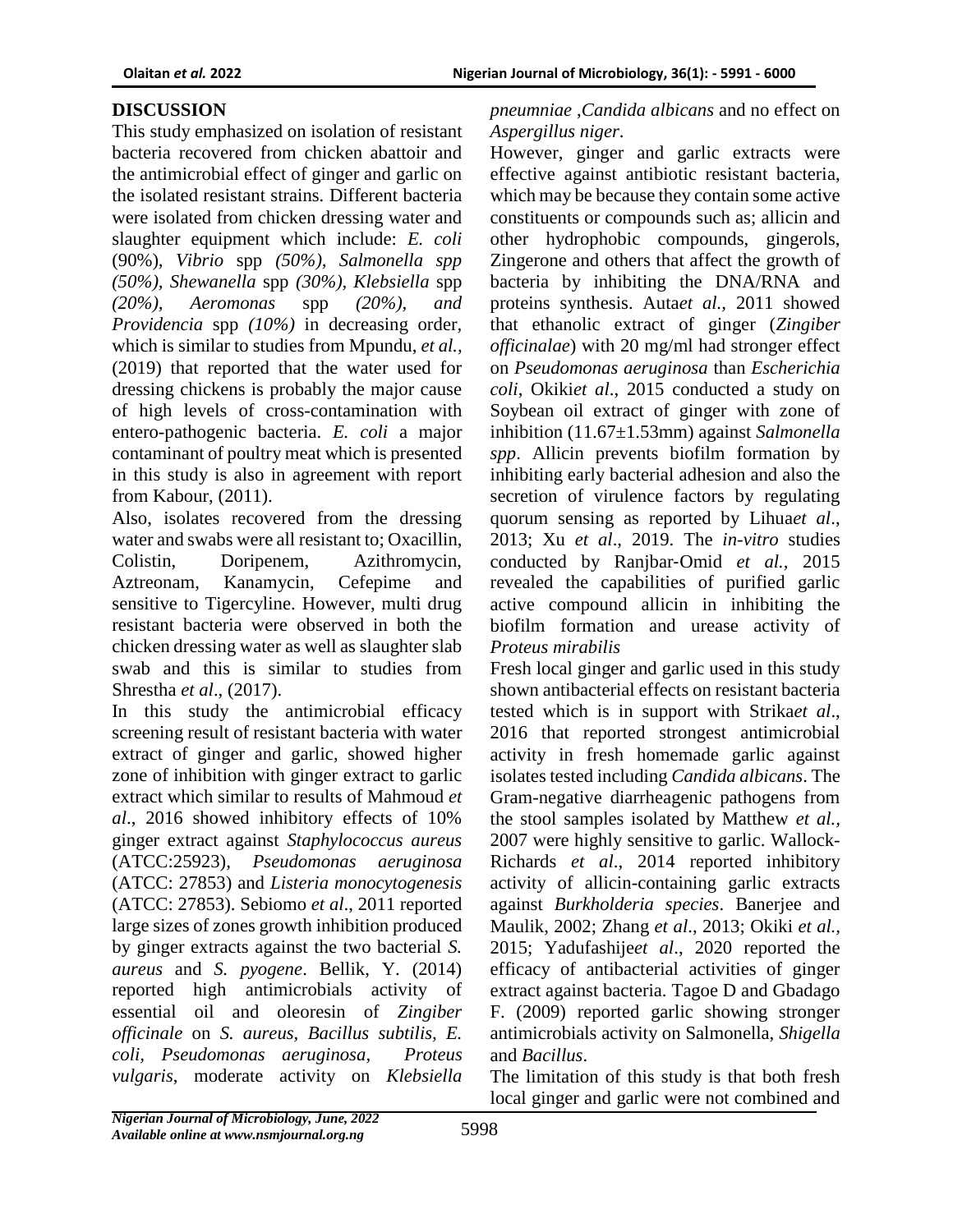compare the result of their combination with when used separately on resistant bacteria recovered from chicken abattoir.

#### **CONCLUSION**

This study had shown that garlic and ginger has great antimicrobial activities against the tested resistant bacteria associated with chicken abattoir. In line with the observations from this

#### **REFERENCES**

Agnieszka M; Alina O. and Dorota T. (2021) Antibacterial properties of *Allium sativum*. against the most emerging multidrug‑resistant bacteria and its synergy with antibiotics. *Archives of Microbiology*; 203:2257–2268

https://doi.org/10.1007/s00203-021-02248-z

- Arshad, H., Rahmani, F. M. and Salah, M. A., (2014) Active ingredients of ginger as potential candidates in the prevention and treatment of diseases via modulation of biological activities. *Int J PhysiolPathophysiol Pharmacol*;6(2):125- 136
- Auta K.I, Caladima, A.A, Bassey, J.U, Olowoniyi, O.D, Moses, O.O and Yako, A.B. (2011) *Res J Biol Sci.*; 6(1): 37-39.
- Banerjee, S. and Maulik, S., (2002) Effect of garlic on cardiovascular disorders: a review. *NutrJ*  $1: 4-18.$
- Bellik, Y. (2014) Total antioxidant activity and antimicrobial potency of the essential oil and oleoresin of *Zingiberofficinale* Roscoe. *Asian Pac J Trop Dis*; 4: 40-44
- Block E (2010) Garlic and other alliums. RSC publishing Cambridge, Cambridge
- Foster, S. (2011) Ginger Zingiberofficinale Your food is your medicine. [Online] Available from: http://www.stevenfoster.com/education/ monograph/ginger.html., 2011.
- Giriraju A., and Yunus G.Y. (2013) Assessment of antimicrobial potential of 10% ginger extract against Streptococcus mutans, *Candida albicans*, and *Enterococcus faecalis*: an *in vitro* study. *Indian J Dent Res*; 24: 397-400.
- Guoliang L; Xudong M; Lisha D; Xixi Z; Yuejiao W; Zhongyang G; Jing J; Jiru X and Chaofeng S (2015) Fresh Garlic Extract

study, garlic and ginger aqueous extracts has proven to contain bio therapeutic properties which can be used as a supplement in food and meat preparations in order to serve as preventive and therapeutic food supplements to human in the treatment of many microbial diseases.

#### **Conflict of interest**

The authors declared that no competing interest

Enhances the Antimicrobial Activities of Antibiotics on Resistant Strains *in vitro Jundishapur J Microbiol*.; 8(5): e14814 doi: 10.5812/jjm.14814

- Huzaifa, U., Labaran, I., Bello, A.B. and Olatunde A. (2014). Phytochemical Screening of Aqueous Extract of Garlic (*Allium sativum*) bulbs. *Rep Opinion*: 6(8):1-4
- Jalal, B. and Nasroallah, M.K. (2014) Physiological and pharmaceutical effects of Ginger (*Zingiberofficinale*) as a valuable medicinal plant. *European Journal of Experimental Biology* 2014;4(1):87-90
- Kabour G. A. (2011). Evaluation of Microbial Contamination of Chicken Carcasses during Processing in Khartoum State. M. V. Sc. Thesis Sudan University of Science and Technology, the Sudan.
- Lihua L, Jianhuit W, Jialini Y, Yayin L and Guanxin L (2013): Effects of allicin on the formation of *Pseudomonas aeruginosa* biofilm and the production of quorumsensing controlled virulence factors. *Pol J Microbiol* 62: 243‑251.
- Mahmoud R, Mozhgan A, Nasrin A, Mahmoud B, Hassan H, and Nasrollah N (2016). Antimicrobial effect of Ginger (*Zingiberofficinale*) and mallow (*Malvasylvestris*) hydroalcholic extracts on four pathogenic bacteria *Der Pharmacia Lettre*, 2016, 8 (1):181-187
- Matthew E.E, Bassey E.A, Clement A, Giddings E.A, Edet E.A and Kingsley H.E (2007) a comparative assessment of the antimicrobial effects of garlic (*Allium sativum*) and antibiotics on diarrheagenic organisms*Southeast Asian J Trop Med Public Health*38 (2).
- Mostafa, M.S, Luluah, M.R, Samer, A.H and Alaa, A.O. (2014) Comparative Laboratory